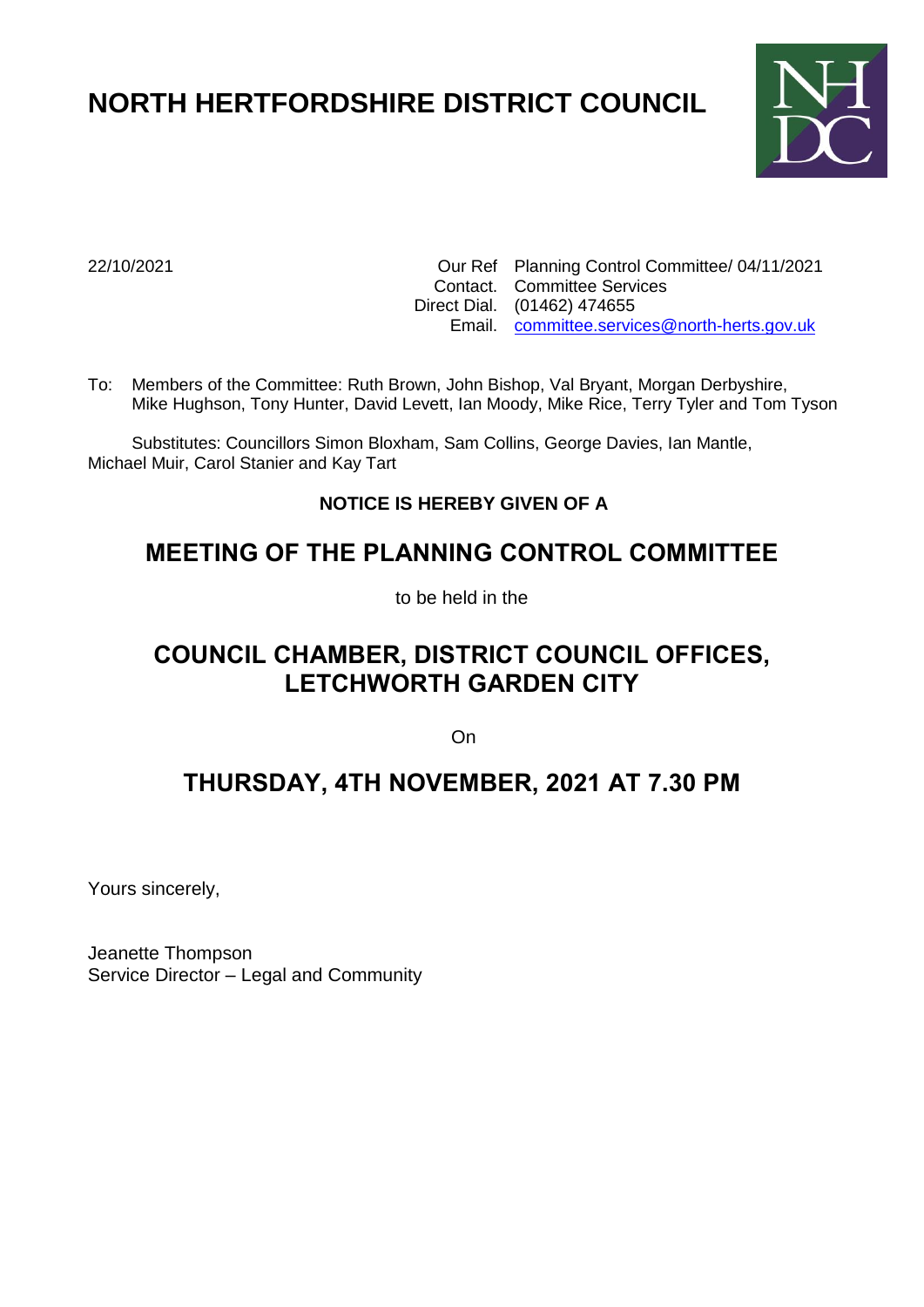#### **\*\*MEMBERS PLEASE ENSURE THAT YOU DOWNLOAD ALL AGENDAS AND REPORTS VIA THE MOD.GOV APPLICATION ON YOUR TABLET BEFORE ATTENDING THE MEETING\*\***

## **Agenda Part l**

#### **1. APOLOGIES FOR ABSENCE**

Members are required to notify any substitutions by midday on the day of the meeting.

Late substitutions will not be accepted and Members attending as a substitute without having given the due notice will not be able to take part in the meeting.

#### **2. ELECTION OF A VICE-CHAIR FOR REMAINDER OF CIVIC YEAR 2021/22**

#### **3. MINUTES - 16 SEPTEMBER 2021**

To take as read and approve as a true record the minutes of the meeting of the Committee held on the 16 September 2021.

### (Pages 5 - 8)

#### **4. NOTIFICATION OF OTHER BUSINESS**

Members should notify the Chair of other business which they wish to be discussed at the end of either Part I or Part II business set out in the agenda. They must state the circumstances which they consider justify the business being considered as a matter of urgency.

The Chair will decide whether any item(s) raised will be considered.

#### **5. CHAIR'S ANNOUNCEMENTS**

Members are reminded that any declarations of interest in respect of any business set out in the agenda, should be declared as either a Disclosable Pecuniary Interest or Declarable Interest and are required to notify the Chair of the nature of any interest declared at the commencement of the relevant item on the agenda. Members declaring a Disclosable Pecuniary Interest must withdraw from the meeting for the duration of the item. Members declaring a Declarable Interest, wishing to exercise a 'Councillor Speaking Right', must declare this at the same time as the interest, move to the public area before speaking to the item and then must leave the room before the debate and vote.

#### **6. PUBLIC PARTICIPATION**

To receive petitions, comments and questions from the public.

### **7. 20/01764/FP THE BELL INN, 65 HIGH STREET, CODICOTE, HITCHIN, HERTFORDSHIRE, SG4 8XD**

(Pages 9 - 46)

REPORT OF THE DEVELOPMENT AND CONSERVATION MANAGER

Residential development comprising of 9 dwellings including associated

**Item Page**